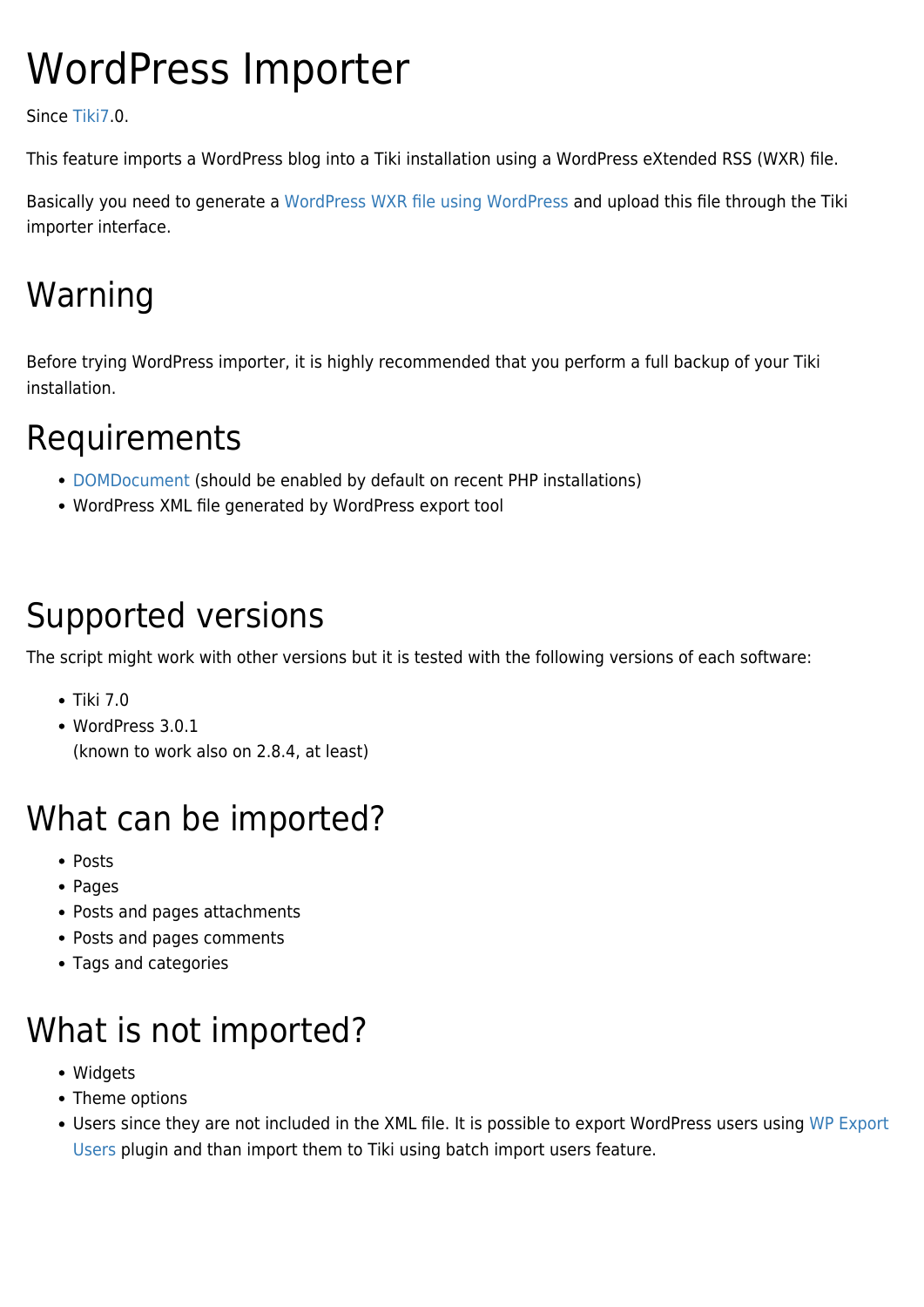### Preferences changed by the importer

In other to make sure all imported data will be displayed by Tiki, the importer will automatically set the following preferences:

- feature blogs  $= y$
- feature blogposts comments = y
- feature categories  $= y$
- feature freetags  $= y$
- feature comments moderation = y
- comments notitle =  $y$

## Importing a WordPress site step-by-step

#### The WordPress XML file

Follow the instructions on [Wordpress documentation site](http://codex.wordpress.org/Tools_Export_SubPanel) to export your blog data to a WXR file.

Basically, you have to log in on your WordPress site and go to "**Tools > Export**" (./wp-admin/export.php) to generate the WXR file.

#### Using the importer interface

Once you have a WXR file with the data from your WordPress site, go to your Tiki installation and under the Admin menu click on the option "**Tiki Importer**" (tiki-importer.php). Read carefully the messages and select "WordPress" from the list of software that can be imported.

In the next screen you will be able to upload your WXR file. You have also four options:

- 1. Import images and other attachments if checked the importer will download your WordPress images and attachments and insert them in a Tiki file gallery created with the name of your blog. The links pointing to the images and attachments in the content of your pages and posts are automatically updated.
- 2. Update internal links (experimental) if checked the importer will try to identify internal links in the content of your pages and posts and replace them with the new links for the content inside Tiki. This work only for absolute links, relative links are not supported (patches welcome). Also it might not work in some corner cases and that is why it is marked as "experimental".
- 3. Suggest .htaccess rules to redirect from old WP URLs to new Tiki URLs (experimental) if checked after the importation you will have a list of suggested redirect rules from old WP URLs to new Tiki URLs to add to your .htaccess file. You have to add those rules before the last Tiki default rule (RewriteRule ^(.+)\$ tikiindex.php?page=\$1 [QSA,L]). This will only work if your Tiki installation will use the same domain as your old Worpdress installation. If your site is inside a folder in your domain you might have to manually adjust the rules. If you have non-English characters or spaces in your URLs the rules might generate a 500 internal error (patches welcome).
- 4. Set new blog as Tiki homepage self-explanatory title.

After the import process is finished, you will see some report like this one: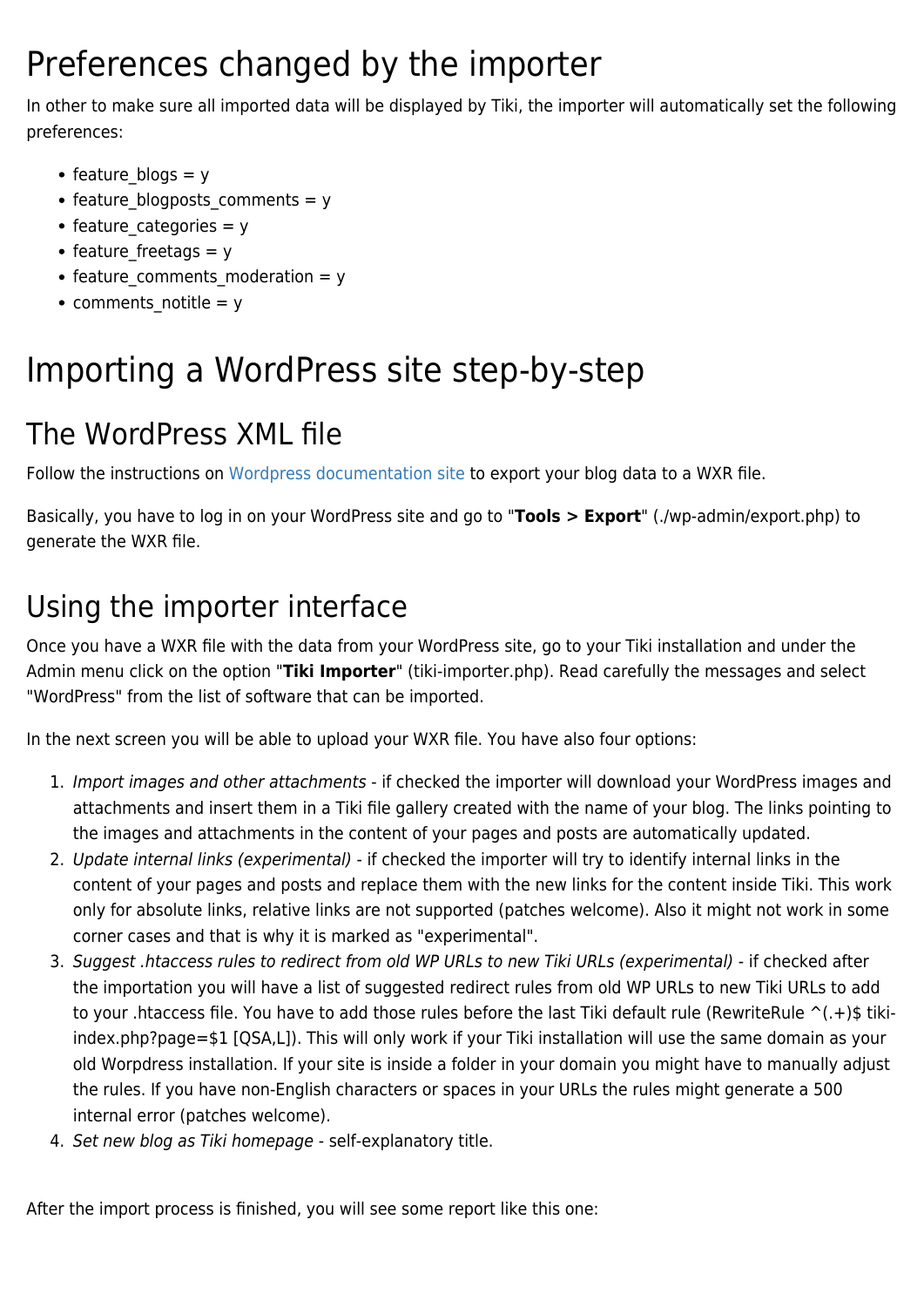66

Loading and validating the XML file

Importing attachments: Attachment jbi2010 attachment 64 v3.pdf successfully imported! (...) 6 attachments imported and 0 errors. Extracting data from XML file: Page "Presentation" successfully extracted. (...) Post "JBI2010: "Using R in Tiki for Bioinformatics"" successfully extracted. Found 5 posts, 24 pages, 5 tags and 2 categories. Inserting them into Tiki: Post "JBI2010: "Using R in Tiki for Bioinformatics"" sucessfully imported (...) Page "Presentation" sucessfully imported (...)

Importation completed! *Click here to finish the import process*

#### Known issues

The following is a list of known issues with the current version of the importer. If you have technical knowledge please feel free to help.

- WordPress and its plugins use [shortcodes](http://codex.wordpress.org/Shortcode_API) (like [caption] and [gallery]) in addition to HTML in post and page content. The current version of the importer just adds a no parse markup ( $\sim$ np $\sim$ ) to the shortcodes.
- Only published content (posts and pages) is imported. Posts marked as draft or pending revision are ignored by the importer
- Content (pages or posts) with protected by password visibility will be imported as private posts (the password information will be lost).
- Tiki has no support for trackbacks and pingbacks so they will not be imported
- Sticky posts are imported as regular posts (lose the sticky property as this feature does not exist in Tiki)
- WordPress comments have support for basic HTML tags (<a href="" title=""> <abbr title=""> <acronym title=""> <b> <blockquote cite=""> <cite> <code> <del datetime=""> <em> <i> <a cite=""> <strike> <strong>) but Tiki comments don't. HTML tags are removed from a comment when imported to Tiki.
- WordPress uses CSS classes to position images and other elements in a post or page. The importer will keep those classes but they have no definition in Tiki CSS files, so the user will have to manually edit Tiki CSS files adding those classes. If you do that please share.
- Some versions of WordPress under certain circumstances can produce a XML file that contains formatting errors. Since this importer use PHP built-in XML functions to process WordPress XML file it is intolerant to this errors. WordPress 3.1 will probably fix those issues: <http://core.trac.wordpress.org/ticket/8471>. Below is a list of workarounds for some situations:
	- wp:meta\_value has some XML invalid characters (WordPress < 3.0) <http://core.trac.wordpress.org/ticket/9633>. Solution: upgrade your WordPress installation to WordPress >= 3.0 before generating the XML file. It is also possible to remove all the